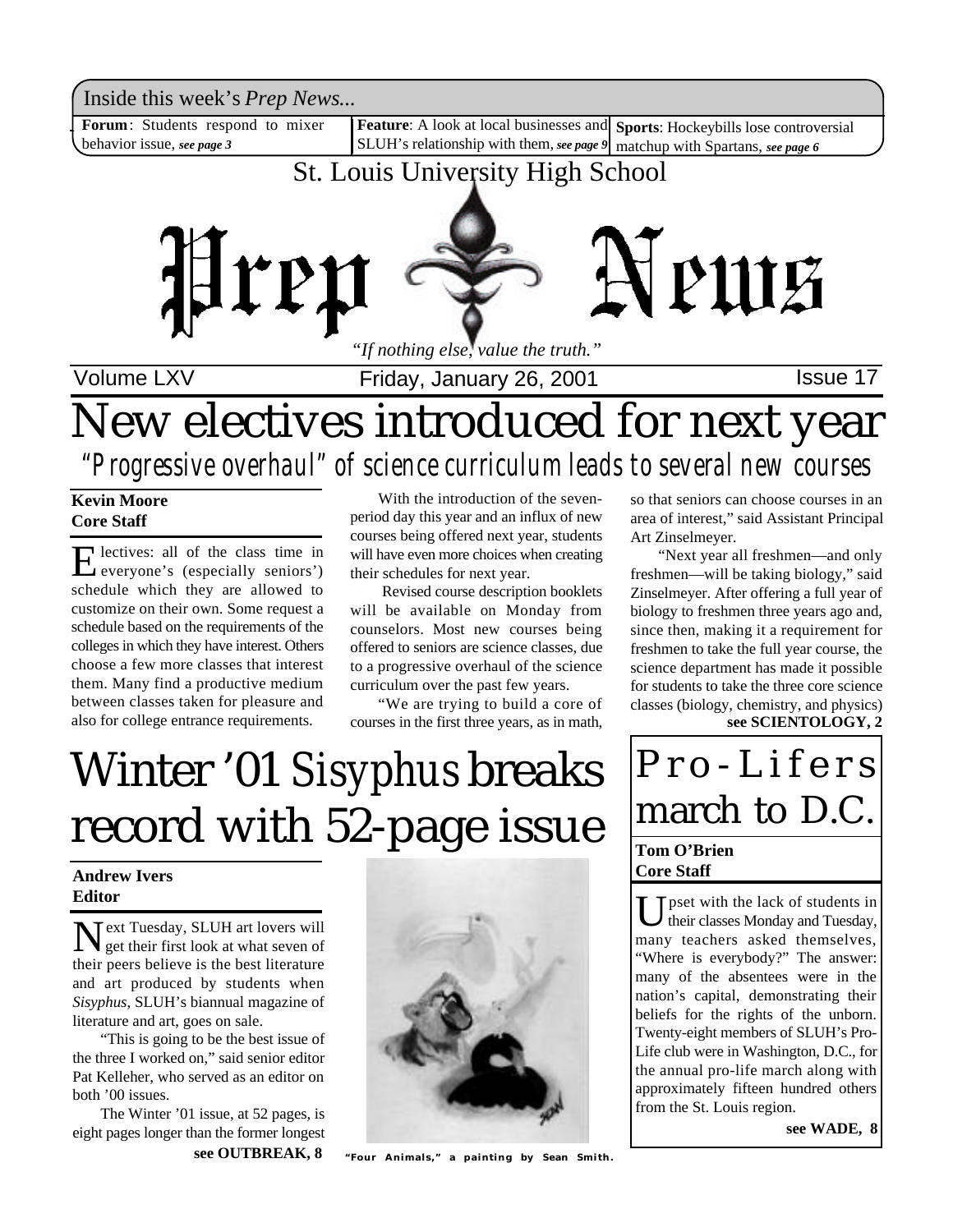## 2 **News** January 26, 2001 NHS changes qualification standards *New members are faced with new six month probation period*

#### **Patrick Meek Reporter**

For decades the National Honor Society<br>
(NHS) has been a model of leadership (NHS) has been a model of leadership and service around St. Louis U. High. On Tuesday, the SLUH chapter of the NHS made it more difficult for potential students to become members of the prestigious organization.

The NHS is a national organization that recognizes individuals who exemplify a strong character and academic potential, leadership, and service. The NHS requires its members to have a 3.6 grade point average (GPA) and participate actively in community-based activities.

The SLUH Chapter consists of roughly 40 members, all of whom are

### **SCIENTOLOGY**

#### (from 1)

by the end of junior year.

 A survey regarding the new courses, which include AP Chemistry, AP Environmental Science, and Human Genetics, was given to juniors in their science classes a few weeks ago to see which classes generate the most interest. Although all of the classes will be in the course description booklet, both Zinselmeyer and Science Chair Eric Laboube stressed that not all of the new classes will be offered next year.

"It depends on what the student numbers are, but they all can't work," said Zinselmeyer. "There are a lot of students that still need to take the physics course."

Laboube commented, "Maybe in a couple years all of the new classes will be offered because by then all of our students will have taken biology, chemistry, and physics before their senior year." There will probably not be enough students to potentially offer all of the new courses until the current sophomores, who were required to take the full year biology course freshman year, become seniors.

juniors and seniors. NHS is actively involved in tutoring underclassmen who struggle in a particular subject.

For the most part, the rules and bylaws of the SLUH chapter will remain the same as they have in the past several years.

As in the past, sophomore and junior applicants will still have to write essays that "demonstrate their character and service," according to moderator and history teacher Steve Aylward. However, according to a new requirement, when juniors and sophomores are accepted in March, they are accepted only on "probation."

In the next six months, these members are expected to perform at least eight hours of community service and keep their cumulative GPA above 3.6 before they are admmitted as full members. If the applicants achieve this, then—and only then—they will be inducted as full members of the NHS.

Principal Robert Banister said the objective of this new rule is to "give students a period in which to demonstrate commitment to the service." He said that many students have had trouble fulfilling their service obligation during the school year, so they made a point of having the waiting period during the summer.

Membership in the NHS is something "colleges look at as a leadership and service position," counselor Dave Mouldon said.

He also commented that the new NHS requirement shows that students are willing "to go the extra mile" in leadership and service.

Science teacher Paul Baudendistel joked that the real reason for the new courses being offered is that "science is trying to take over the entire school."

Although many of the added classes are science courses, there are also a few new courses that others are offering. The fine arts department has added an Advanced Ceramics course which can be taken after the first two ceramics courses.

There are also new prerequisites for a few classes—including printmaking and 3D Design—which include taking two semesters of studio art. "We are trying to develop a course of study for a serious art student," said Zinselmeyer.

The seven-period schedule has made it possible for more students to take the classes. The prerequisites are important because "drawing is the basis for those other media," art teacher Joan Bugnitz said. "The number of students in the courses is going up, so we can no longer give individual students who hadn't already taken the first classes the necessary time and attention to get up to speed in the advanced classes," added Bugnitz.

"Independent instruction in the beginning courses, though, is a given because many students are at different levels and have different backgrounds."

Aside from science and fine arts, there are also two new courses being offered by the history and English departments. AP Psychology will now be taught by Brock Kesterson as a two-semester class which will prepare a student for the AP exam at the end of the year.

Seniors can add Twentieth Century African-American Voices to the multitude of English electives available. "This course generated enough interest in the preregistration survey given to juniors to be offered," said Zinselmeyer.

Students will soon be making appointments with their counselors to make their schedule requests. Whether choosing courses in order to fulfill college entrance requirements, just for the pleasure of taking the class, or both, the larger amount of courses being offered can only make one wonder what it would be like to add an eighth period to the school day.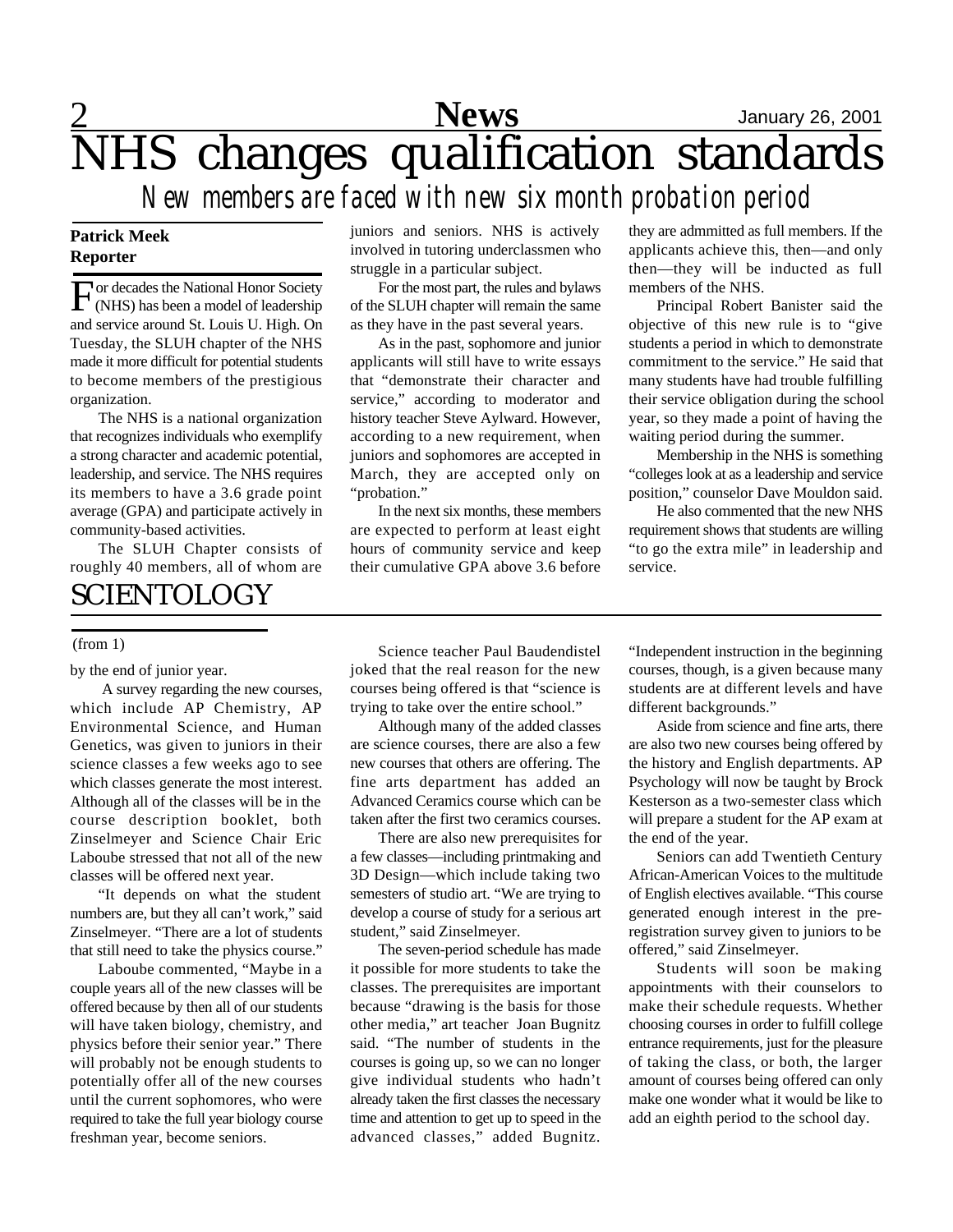$S<sub>1</sub>$   $S<sub>2001</sub>$  **Editorial** 3

# LETTERS TO THE EDITOR

### Lewis feels mixer controversy to be overblown

To the Editors:

Dancing is sexual. There is nothing which can be done about that fact and dances are always going to contain sexual energy, unless the administration would like to cancel the DJ, set up tables on the dance floor and pat us on the back like a parent would a six year old child. I am not a child and the faculty aren't my parents. I am a Catholic teen and I agree with the Church's teachings on premarital sex. I do not plan on having sex before marriage.

I would agree with concerned faculty members that there is a line that is sometimes crossed. But many members of the administration do not know where to find that line, so I will try to help them.

Let me take the faculty on a time trip. I am confident that when you were a child your parents and elders were concerned with your sexuality and how you expressed that sexuality. I bet that you got angry with your parents when they tried to monitor your behavior to an extensive and ridiculous degree. The student body is in the same position today. You (certain members of the faculty) are trying to restrict our freedom and many of us (the students) are angry. During slow songs, some students "make out" on the dance floor. This fact goes unnoticed, but when the beat picks up, so do the teachers' radars. I see such kissing as something that should be considered over the line, yet I see it happen quite often at dances.

I do not consider dancing closely to be excessive or raunchy, as some of you seem to, unless explicit sexual motions are being replicated. I think that some dancing—that which looks like sex—should be stopped. However, not all contact or motion is as bad as you make it out to be.

Is there any sex during dances or mixers? No. Is there something that will lead to sex? No. Are some of you blowing this out of proportion? Yes. Is there sexual energy? Yes. I don't believe that dancing leads to sex or increased sexual drive. If anything, it is a release of sexual energy that, if not used on the dance floor, will be used in another place and possibly lead to something more serious. Dancing is harmless fun. Sincerely,

Michael Lewis '02

## Odem addresses mixers from freshman viewpoint

To the Editors,

Hi. I'm a member of the Class of 2004 and I read the editorial about mixers in the January 19, 2001 issue of the *Prep News*. I am happy that you brought this issue to the attention of the student body by placing it in the paper, but I am not happy that the staff is thinking about placing restrictions on mixers or cancelling them. Most of my fellow Jr. Bills know that I really enjoy mixers, and I think all Jr. Bills would be very upset to see restrictions placed on them.

After reviewing the editorial and discussing this problem with my fellow freshman, I've noticed some problems. Two of them include the lighting and music. In the article they seemed to have been looked upon negatively. The lighting, according to what I have heard, is run by the DJ's. I find nothing wrong with the strobes, but if someone does, maybe a solution would be to turn on the lights in the opposite corner of the gym. If the problem is not the strobes but the darkness, the same solution of turning on some lights would work.

I don't think there is a solution to the music problem. There are many different types of music that could be played, but I think that the hip-hop selection being played is the best choice. I came to this by looking at some of the categories of music: rap, rock, slow, and hip-hop. Rap first came to my mind, but most rap has too much profanity. I thought of rock music next, which I happen to like. Most of the other Jr. Bills like it too, but the girls usually don't. Again, there is too much profanity. The DJ's already don't play rock and rap music anyway. Slow music sounds good, and it usually isn't as offensive. I wouldn't mind more slow dances myself. The hip-hop is usually what is being played, and most of it is appropriate. The songs that some consider to be not so decent are usually played less often than the slow dances. An option to solve this "problem" might be to take the inappropriate music off the play list, such as Sisquo's "Thong Song."

Towards the end of the article, I noticed something about tougher chaperones or a dress code. Our chaperones are tough enough. Maybe the solution is getting more of them, but they are already tough; some are over-protective. Secondly, I don't think there should be a dress code for two reasons. To begin with, we don't have one. If the guys don't have one, girls shouldn't either, and we don't need a dress code. Secondly, who's going to create this dress code and enforce it? The girls don't want to wear their uniforms here. It would look kind of bad if we had to turn a girl away from a mixer because of how she was dressed. Maybe a rule concerning the length of skirts is needed, or something else like that. Also, how would this new "dress code" get spread around? Whenever I tell a girl that there's a mixer, I don't want to tell her that she can't wear what she wants to. A dress code will mean a lower attendance rate by both males and females. Both sexes deserve to have full freedom of what to wear at mixers.

Personally, I think that inappropriate behavior is a huge misunderstanding and is being taken too seriously. I'm not saying there is no inappropriate behavior, because that happens everywhere. That is one of the reasons why we have demerit **see ODEM, 4**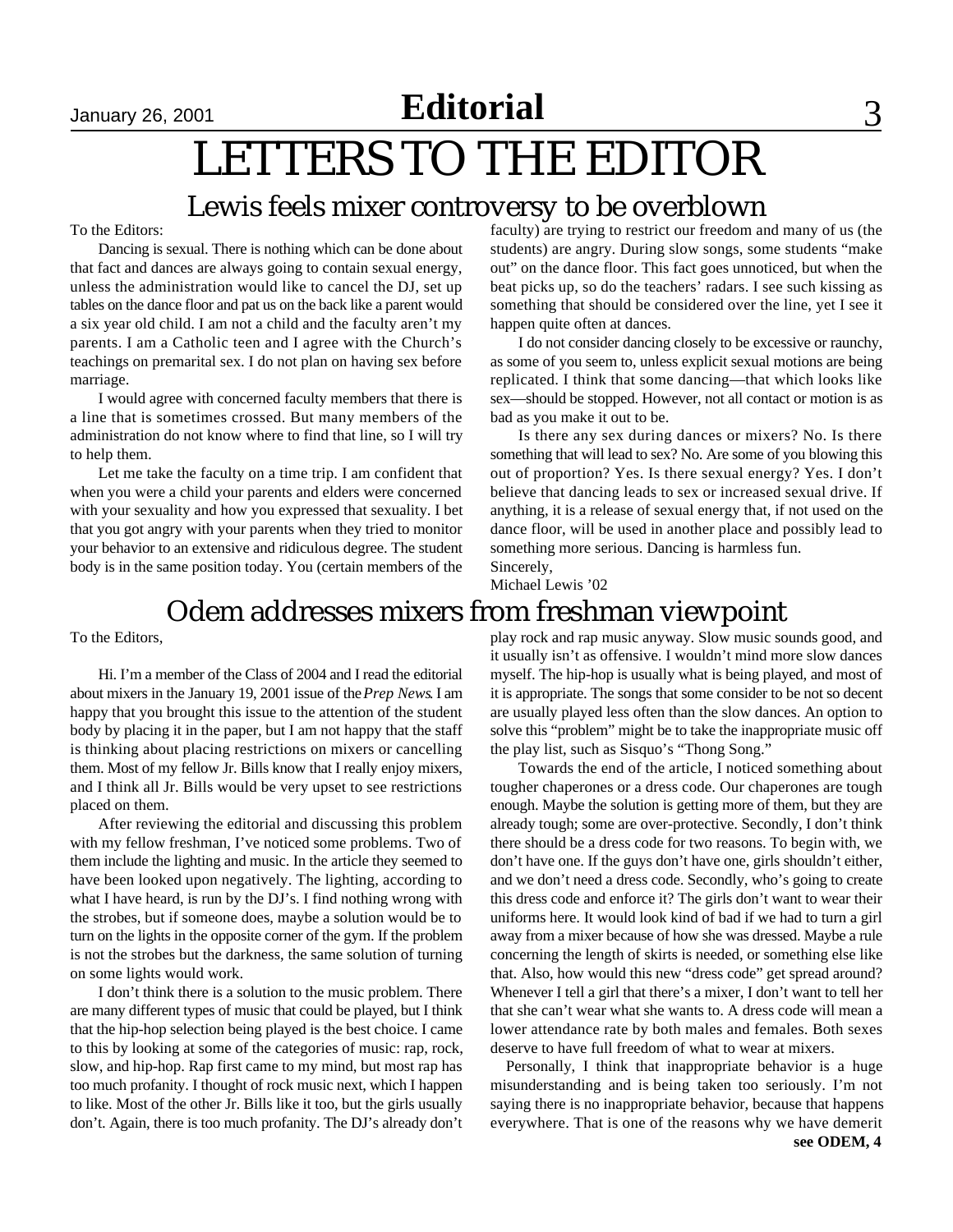To the Editors:

I was recently walking the halls of SLUH when I heard something that utterly disturbed me. When I heard it, I thought back to past letters and articles about racial and sexual issues that were addressed to this paper. I could not believe what I heard in the hall, and it awakened me to the other prejudiced statements being made around me that I had been ignoring. I thought back to Mr. Grier's letter about prejudice and African-Americans and also the numerous writings about sexual orientation, and I saw that they seemed to have no effect on the actions of SLUH students.

In spite of all the arguments against prejudice that have been made in school and the social intolerance of prejudice today, indecencies like this statement are still spoken. I still hear whispers of prejudice toward black people, gay people, and every other minority in the United States, not only on the streets but in the halls of SLUH.

Everyone is subject to the constant prejudice of everyday slang to the point where they are desensitized to such bigoted language. I admit that I was so unaware of this seemingly harmless speech that I slipped up from time to time and used a prejudicial slang word. After this I was very angry at myself and I tried very hard to never use the word again.

But, there are many people who seem not to care about their potentially harmful use of words. They continually, sometimes

### ODEM

#### (from 3)

cards, for inappropriate behavior at school. What I'm trying to say is that the level of inappropriate behavior is not something to be worried about. There isn't that much of it. It's just that the few bad things that do happen are made into big dilemmas which are unnecessary. Also, the chaperones often stop bad behavior quickly with their "catch you again and I'll throw ya out!" policy. When the chaperones do this, the student is scared and knows to cut it out.

If someone still thinks there is inappropriate behavior, then I would suggest more chaperones, but not tougher ones. I would also suggest to the students to avoid doing this stuff, because then there wouldn't be a problem.

I don't think that the staff realizes that we are trying to have fun while keeping it appropriate, and the SLUH community does that very well. If someone would disagree with me, I would ask them if they have chaperoned any recent parties. Parents know what goes on at mixers, and I'm sure that my parents would much rather have me going to a mixer sponsored by my school than to some party. The parties aren't always chaperoned, and there is usually alcohol there. My parents usually don't allow me to go to

without thought to, use discriminatory words and continue using them without contemplating their real meaning.

I do recognize the difference between political correctness and racism or prejudice. Political correctness is based on an idea that changes from culture to culture and person to person. The idea of calling someone black instead of African-American in the United States does not hold up in say, China. In China, black people are not African-American, they are not American at all they are only known as African. Racism on the other hand is an idea that remains constant through all cultures. Someone's hate for someone else does not change or become less in another culture, so one should not mistake political correctness for racism.

I call upon the students of SLUH and students across the country to try to stop the discrimination of all. Today I see the leaders of tomorrow still discriminating against and separating one another based on physical characteristics or beliefs. These same ideas and actions have harmed the world of our parents and are continuing today. I implore the students of SLUH not only to support racial and sexual tolerance but also acceptance. In spite of the seeming inability to change the quality of life in our present situation, teens can unite together and start the healing of racism in the small setting of this school. This beginning could one day spread throughout the country.

#### Sincerely,

#### Jason Wever, '02

parties if they don't know the parents who will be chaperoning, and if the staff takes away the mixers, I might go crazy. I'm sure this is the same with many other Jr. Bills as well. This is one of the only ways I can meet girls who attend private schools.

These mixers should stay. They have been an important part of my first semester here at SLUH, and I hope that they will be here for the future generations of Jr. Billikens to come.

Thank You, Nick Odem,'04

## Preliminary Freshman Class Officer Election Results

 Ryan French, John Black, Dave Marek, and Thomas Mudd won the preliminary election for the freshman class officers. A final election will be held next week for the two class officer postions.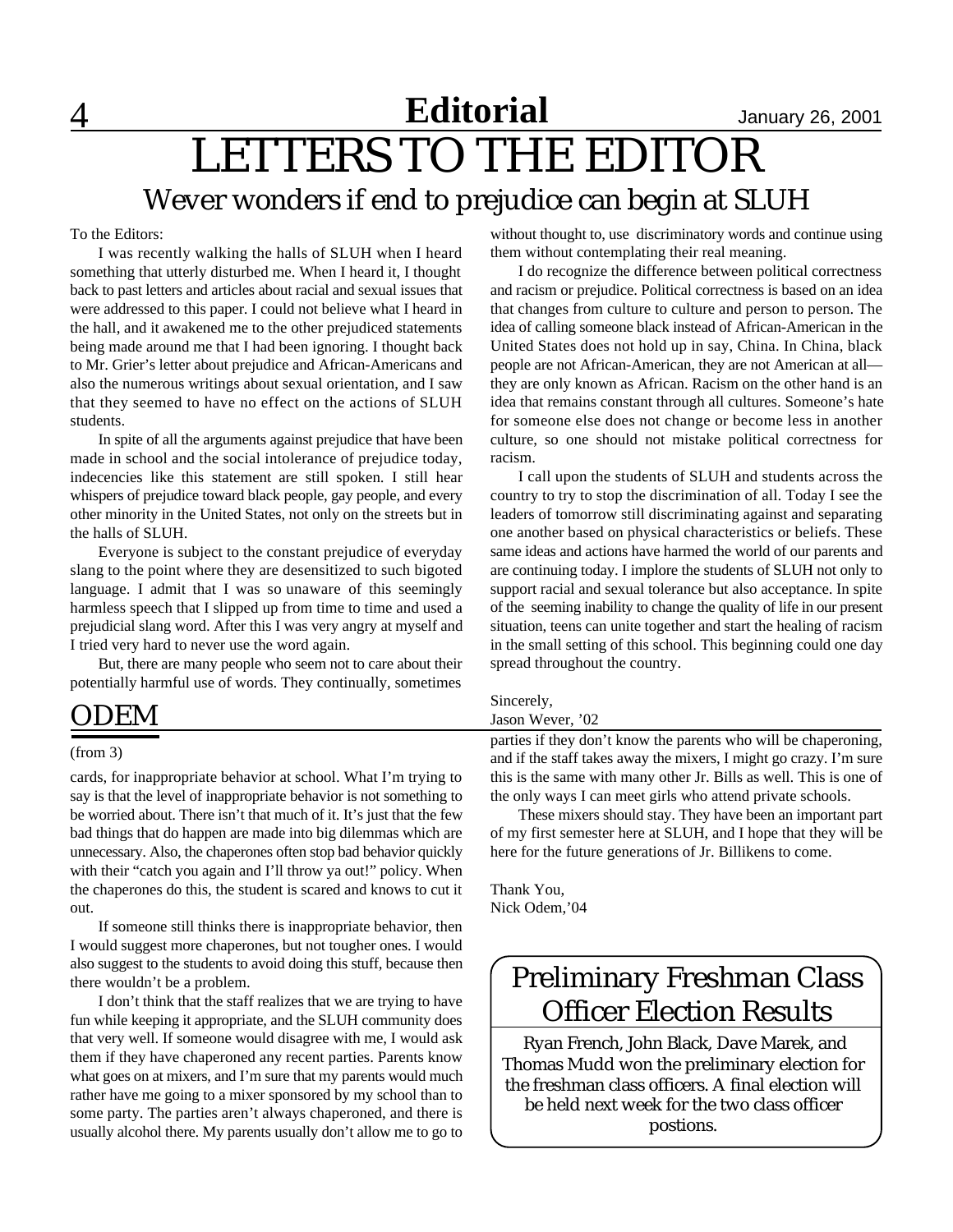# September 15, 2001 **September 26, 2001** Sports 2001 Sports 32, 2001 Sports 32, 2001 Sports 32, 2001 Sports 32, 2001 Sports 32, 2001 Sports 32, 2001 Sports 32, 2001 Sports 32, 2001 Sports 32, 2001 Sports 32, 2001 Sports 32,

# Basketbills continue disappointing season with losses to DeSmet and Kirkwood

#### **Shawn Furey Reporter**

A nother week, another set of top ten<br>
opponents, another set of difficult nother week, another set of top ten losses for the basketball team. This storyline may seem somewhat redundant, but it is true nonetheless. The U. High's schedule and overall cold shooting towards the end of games have led to loss after loss for the Bills. The games against the Kirkwood Pioneers and the CBC Cadets proved to be no different.

This past Friday evening the Bills hosted a Kirkwood basketball team which feature two massive twin brothers. The Smith twins, who both top 6'5", have dominated opponents all year long and almost single-handedly landed Kirkwood in the area's Top Ten. During these teams' first meeting earlier in the season, the Pioneers used the twins' size and power to pull out a 58-52 victory. The Bills looked to slow down their production and therefore slow the whole team.

The Bills did just that in holding the Pioneers to just 38 points, often times visibly frustrating the dynamic duo. Seniors Tim Vreeland and Kyle Bruno man-



**Kevin Schroeder looks for an opening against Kirkwood.**

aged to keep Anthony Smith, the taller twin, from dominating under the basket.

Sadly, the emphasis on defense seemed to be the game's overall theme, as Kirkwood continually pressured the SLUH outside shooters and created turn-

overs. The outstanding Billken defensive effort was lost in their inability to score, and they fell to the Pioneers 38-34.

Of the loss, junior guard Adam Siebenman said, "Losses like these are extra difficult, because the game was always within our reach, and we just couldn't make the move."

On Tuesday night, the Billikens looked to rebound with a strong game versus the CBC Cadets, who had also narrowly defeated them earlier in this season. This proved to be a rough game for SLUH, and a set of strange circumstances for many people.

There were two odd situations that CBC looked like it would have to deal with on Tuesday night. The first odd happening was that earlier in the day, more than half of the CBC team was in the nurse's office ill with flu symptoms. Until game time it was undecided who would even play for the Cadets.

**see HOOPS, 7**

# Racquetbills manage a .500 finish in'01 *Jr. Bills crush Ladue 6-1, prepare for state tourney*

#### **Mike Gau Reporter**

Let Thursday, the Racquetball-Bills<br>
finished up their season by beating ast Thursday, the Racquetball-Bills Ladue at West James Sports Complex in St. Charles. The team overcame Ladue's players and spectators and won the match 6-1, once again showing how much they have improved over the course of the season. Only top-seeded junior Joe Sharamitaro was unable to pull out a victory.

For those who are unfamiliar with the sport, Matt Soraghan put it best when he said, "It's kind of like half court volleyball, but with walls instead of out-ofbounds, no net, a racquet and a smaller ball."

In a nutshell, the Jr. Bills lost to Vianney twice, lost to Kirkwood twice, lost to DeSmet once and beat everyone else to finish off the season with a .500 record. Junior Kevin Moore was undeniably the anchor of the team, losing only once all season. On some occasions, Moore or junior Andy Schumert had to win their match to prevent the team from getting donuted (when the team does not win any matches).

This Saturday, the Racquetballers will look to defend their title at the state tournament at Concord Sports Complex in South County.

Like most of the team, Sharamitaro has been "looking forward to this Saturday since last Saturday." The team is seeded fourth in the tourney, behind Vianney, DeSmet, and Kirkwood.

The state tournament is a single elimination tournament where each player plays opponents of the same seed.

Individual players are seeded as well, based on their performances during the season. Sharamitaro is seeded eighth out of all the state's number one seeded players, Moore is seeded first of the second seeds, Schumert is seeded third of the third seeds, and Chris Guilfoy is seeded fourth of the fourth seeds.

Mike Gau is seeded fourth of the fifth seeds, Matt Soraghan is seeded fifth of the sixth seeds and the dynamic doubles duo of Mike Brand and Tom Brokelman is seeded fourth of the doubles teams.

The tourney will be on Saturday in South County. Admission is free.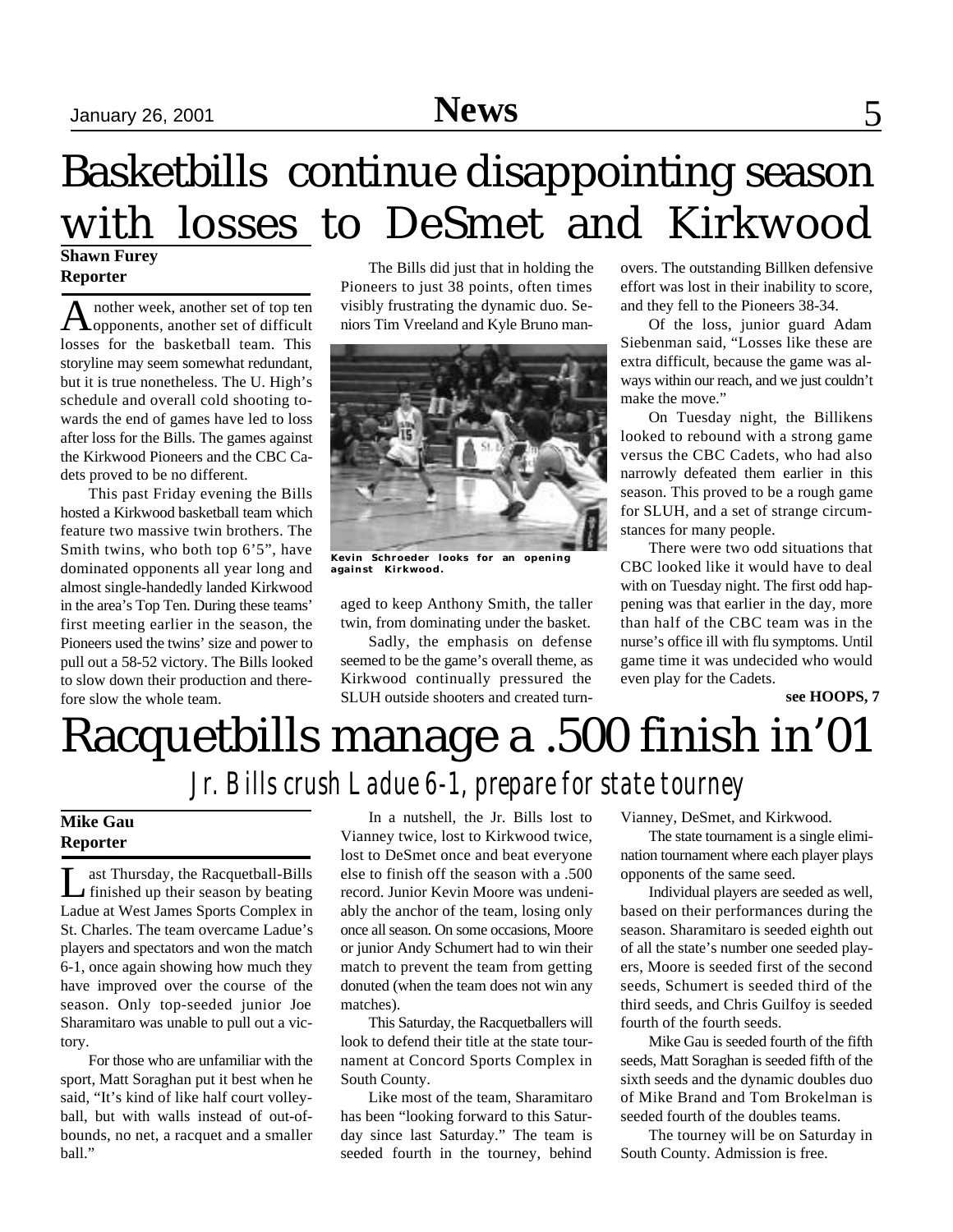## **Sports** January 26, 2001

# 6 Spartans run Jesuit Tournament streak to seven years with 4-1 victory over Jr. Bills

#### **John Neff Reporter**

Let Saturday, the Hockeybills went to<br>Affton Ice Rink to play in what alast Saturday, the Hockeybills went to ways proves to be one of the biggest games of the year, the Jesuit Cup.

The team had defeated unbeaten Chaminade, demolished St. Mary's, and had an eight-game unbeaten streak under their belts when it entered the annual



**The disputed shot began when winger Joe Montavani skated behind DeSmet's goalie to retrieve the rebound of John Greffet's blast. (Photos by Kevin Moore)**

contest versus Desmet. While SLUH hadn't won the cup since '94, their chances looked good.

The game was filled with what ifs, close calls, and a bit of controversy, too. Midway through the second period, Joe Mantovani found himself on the left side of DeSmet's net with goalie James Ritter on the ground and a wide open net. When Montovani shot the puck, it appeared as though it crossed the goal line and came back out. Most of the fans though, were sure it was a goal and the crowd erupted. The roar quickly changed to yelling, booing, and disbelief when the referee waved off the goal.

Coach Busenhart, from his position on the near bench, thought the puck hit the left post, flew through the crease, and then banked off the right post without crossing the goal line. Montavani agreed, saying that he saw the puck hit the post and begin to deflect away, but he could not be en-

tirely sure because before the puck hit the other post he had looked away.

A few minutes later, DeSmet players crashed the net hoping to pick up a rebound. When the referee lost sight of the puck, he whistled the play dead. After clearing the pile, though, the puck was lying just barely over the goal line behind Schuessler. DeSmet contested the ruling, but because the play was already dead, they argued to no avail.

Finally, to close out the controversy



**After Montavani hit the near post with his shot, the puck bounces and spins in an apparent course for the back of the net.**

with about 7:00 left in the third, Bob Lachky ripped a shot from the right circle that beat Ritter, but then the puck flew back out of the net with a loud clang. Again, the fans thought the team had scored, but it was waved off again.

Concerning both of the potential goals, Busenhart said, "When not one of the players on the ice reacts to a shot as if it were a goal, it most likely isn't." None of the SLUH players on the ice reacted to either of the shots.

In the first period, both teams came out strong, but it was clear that DeSmet had the advantage in speed. Several times their players were able to break through SLUH's defense and get in close on goalie Geoff Schuessler.

SLUH refused to be intimidated, however, and pelted goalie James Ritter with twelve shots in the first while Desmet could manage only three.

At 4:32 of the first, though, T.J. Toal

scored on a redirection to put DeSmet up 1-0. Schuessler was in excellent position to stop the original shot, but after it changed direction, he had no chance. So the first ended with DeSmet only up by one and with SLUH still very much in the game and leading in shots 12-3. DeSmet came out strong again in the second period but At 11:52, DeSmet's Peter Hurley picked up a rebound in front the net and put it past Schuessler to put DeSmet up 2-0.



**The difficult-to-locate puck has ricocheted away from the net and is between the DeSmet defender and goalie. The shot was ruled no goal.**

Less than four minutes later, however, Tim Mudd drew the puck from the face-off in the right circle back to Todd Turner at the right point, who then blasted a shot past Ritter on the blocker side.

The second ended with total shots in favor of SLUH 22-13. At 9:22 of the third period Toal added his second goal of the night by beating two SLUH players back on defense and holding off a third with one arm while he shot the puck past Schuessler one-handed, pushing DeSmet up 3-1.

Desmet was able to hold off SLUH, and Jack Donavan added an empty net goal with fifteen second left in the game to finish with a final score 4-1.

So for the seventh year in a row the Jesuit Cup returns to Desmet, and SLUH will have to wait until next year again.

The team will play its next game tonight at Webster Ice Rink versus the Webster Statesmen at 9:15 P.M.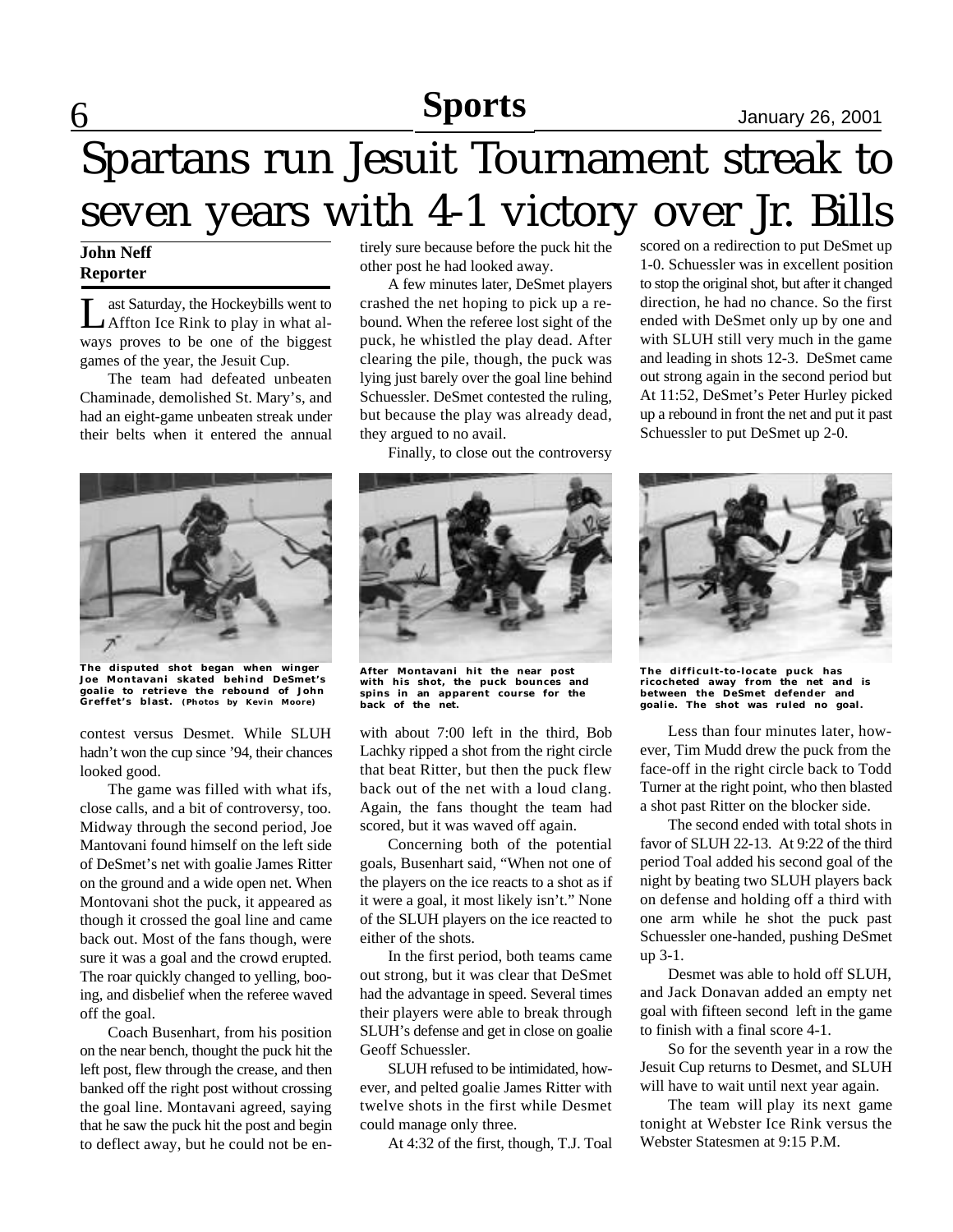## **Sports** January 26, 2001 September 15, 2001 Sports

# Spandexbills end season with series of wins; prepare for post-season tournament

#### **Alex Born Reporter**

The past two weeks have been busy<br>ones for the SLUH wrestling team. ones for the SLUH wrestling team. Last Thursday marked the beginning of the end of the Grapplebills' regular season as they faced off with MCC rival Chaminade.

The match, held at Chaminade, began in favor of SLUH as lightweights Alex Born and Sean Staed pinned both of their opponents, giving the Headlockbills an early lead.

Senior captain Stan Niemeier and juniors Colin O'Brien and Joe Bommarito kept the momentum going with strong mid-weight wins. Junior Dan Wankum and sophomores John Horman and John Stathopolus, led by senior Ben Purcell, cleaned up with two decisions and two pins, earning SLUH the victory with room to spare.

Just two days later, last Saturday, the SLUH Underhookbills wrestled in the annual MICDS Tournament held at MICDS. The long day started off with strong wins by Purcell, Staed, Bommarito, and O'Brien.

As the day continued, SLUH wres-

### HOOPS

#### (from 5)

Another other odd circumstance was a potentially ugly display of politics in high school sports. Due to a situation in which an African-American senior from CBC was dismissed from the basketball team, the National Association for the Advancement of Colored Pepole (NAACP) had apparently threatened to picket outside the game to protest the the student's efforts to rejoin the team being denied. Despite an announcement from Principal Robert Bannister alerting SLUH students to the possibility of a picket, there were no visible signs of any disturtlers competed for their rightful spots in the semifinal and final brackets, wrestling against teams including O'Hara, MICDS, and Hazelwood West.

Saturday evening saw nine SLUH wrestlers competing for a place in the top five, with Bommarito the lone Billiken going for first.

In an exciting final match, Bommarito won 7- 5 over his MICDS opponent.

Sunday's day of rest was well deserved, as the average Takedownbill had wrestled as many as seven matches in two days.

However, the marathon continued as the wrestling team prepared to host

sectional rival Pattonville the next day in the SLUH gym. After a long day off, the SLUH Whoopingcranebills were ready to face their Metro North rivals.

The Monday night match started off slowly for the Bills as byes and losses at the lightweight level gave the Pirates an early lead. The momentum of the match

was moving in favor of Pattonville until sophomore and varsity newbie Pete Mahoney stepped up with a big win at 125 Mahoney leveled his opponent in a 16-5



**Ben Purcell shows the strain of his battle against his DeSmet opponent.**

victory which pushed the Grapplebills in the right direction, swinging the balance of the match.

**see RIPCORD, 10** Niemeier continued the wave with a win at 130. Wins by O'Brien, co-captain Purcell, and Horman kept both teams on edge. Team points came up short, however, and the SLUH Headlockbills had to

bance besides the extra police protection on hand.

Once the ball was finally tipped, the Cadets jumped out to an early 9-0 lead, fueled by two long three-pointers from CBC's Ryan Sapp. However, the Bills closed the gap well, and the score stood at 12-10 at the end of the first quarter.

Due to foul trouble and illness, the massive CBC front court was basically held in check. However, the duo of Sapp and shooting guard Richard Knoll allowed CBC to pull away and never look back.

With Troy Lindbeck also sick and Larry Jones playing for the wrong school, the Bills generated very little offensively. A lead that was once 20 ended up being 13, as the Cadets beat the Jr. Bills 58-45. The Bills were led by juniors Kris Lowes and Sean Reidy, who each had ten points.

## ANNOUNCEMENT

 On Monday, homeroomwill begin at the usual time, but, to accomadate returning seniors, the day will begin with prayer service for seniors nd Activity Period for everyone else. First period begins at 9:06.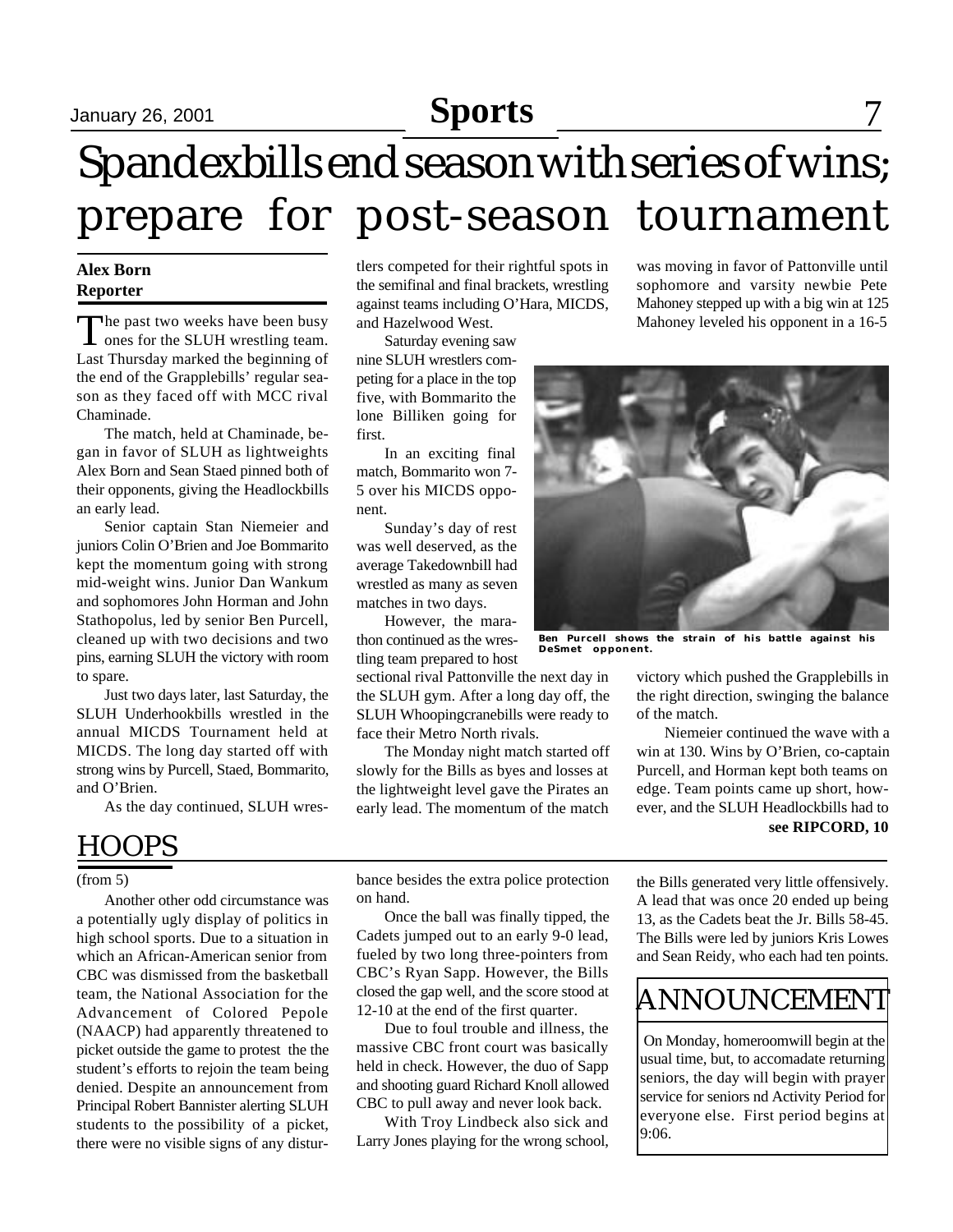#### **(**from 1**)**

Friday afternoon the group started the first leg of its pilgrimage by traveling to Immaculata parish in Clayton for a youth rally and Mass celebrated by Archbishop Justin Rigali. During the Mass, Rigali communicated his pleasure with young people and their commitment to life.

In addition to the 28 SLUH students on the trip, there were three SLUH teachers: theology teacher and Pro-Life club moderator Tim Chik, interim economics

### **OUTBREAK**

#### $(from 1)$

issue. Yet, "It's as long as it is because we had so much good stuff," said moderator and English teacher Rich Moran. Also, "the length of some of the fiction" pushed the record-breaking page number.

The process of creating the Winter '01 issue began last December when editors began soliciting work from students through fliers and some personalized invitations to potential contributors.

On Saturday, Jan. 6, the literary editors—seniors Kelleher and Ryan Williamson, and juniors Andrew Ivers, Andy Neilsen, and Joey Neilsen—met with Moran and moderator and English teacher Adam Conway, '93, in the *Sisy*dome, M204, and debated the quality of each manuscript.

The editors, according to Conway, who served as an editor from '91 to '93, "showed a willingness to be critical without any *ad hominem* kind of stuff."

One noteworthy aspect of the process is that the ultimate decision of the group is based on the editors' decision. Moran said he often does not read manuscripts until the group has determined their status.

On Jan. 13, the literary editors met with the art editors—senior Emmet Pey and junior Sean Smith—and layout editor, senior Tim Elfrink, to lay out the issue on computer.

A few days after the layout session,

teacher Pete Cerneka, and theology teacher Randy Rosenberg.

Though it was the first time SLUH participated as a school, some of the students involved had participated in the event in previous years. Among them was Tommy Sullivan, a SLUH senior who, along with classmate Chris Conard, took a leave of absence from his senior project to attend the march.

Groups from Cor Jesu and St. Joseph Academy also attended the march, riding on the same bus to D.C. Stacy Holgate,

after all the changes had been completed, Moran took the final draft of the magazine to the printers at Peace Institute Press.

Moran speaks highly of Greg Stevens, Moran's Peace Institute Press consultant, saying, "He's unbelievably patient and cooperative with us. He seems to want the magazine to look as good as we want it to."

Only 375 copies of the magazine will be printed, due to *Sisyphus*' budget, at a cost of over \$2 per copy. Yet, it will be sold for 25 cents to SLUH students.

"By asking for a quarter," Moran explained, "we target people who will use their quarter to express their interest." Editors hope all who purchase a copy Tuesday have a genuine interest.

One highlight of the magazine is a story by senior Greg Scott called "Blemish," which Moran said "is one of the best stories we've ever published."

"There is also a really nice drawing (by Matt Shaver) in the centerfold."

Conway added, "There are always guys on their own" who produce good pieces, but a majority of the writing is created by the senior English electives.

"I think this issue is better," compared to the last two, Joey Neilsen concluded. "We always did a lot of great stuff, but this year on a whole, everything we got was better; there is so much good stuff."

moderator for this group, asserted that "the kids of Bus One" (the SLUH-Cor Jesu-St. Joseph bus) "took on a role of leadership not only in their faith but in what they truly believed in."

When the SLUH Pro-Life crew finally arrived at the Days Inn in Silver Springs, they got settled and left to visit the National Shrine of the Immaculate Conception in Georgetown.

The next morning the group did a bit of sight-seeing at such notable locations as the Smithsonian, Congress, the White House, and various museums in the nation's capital.

On Monday, after the third and final mass of the pilgrimage, the St. Louis contingent walked into D.C. for the march.

For some, the march was a time to reflect. Maria Kremer, a sophomore at Cor Jesu, called the march "a quiet time when I think of the injustice of abortion itself and the cause that I am here to protest."

For others the march was an exhibition of free speech. Once again, the SLUH group led the way with cheers led by Pro-Life club captain Chris Conard.

Knock-offs of ever-popular SLUH cheers were crafted into useful pro-life chants by a SLUH upperclassman and then bellowed out by Conard and the rest of the group.

Many of the marchers were impressed with the SLUH group and expressed their delight in the students' overflowing spirit.

One such person, Alice Gladden from Staten Island, told the students to "keep it up. We need more kids like you in here."

But Gladden wasn't the only one who praised the SLUH group. In fact, two nights before the march, while eating at a French restaurant in Georgetown, Cerneka was presented with a \$300 check from a married couple named McCormick who were "impressed with the SLUH students and their commitment," said Chik.

Those who attended the trip deemed it a success. Cerneka summed up the power of the experience by saying, "I relearned that the beauty of the country is derived from our right to congregate."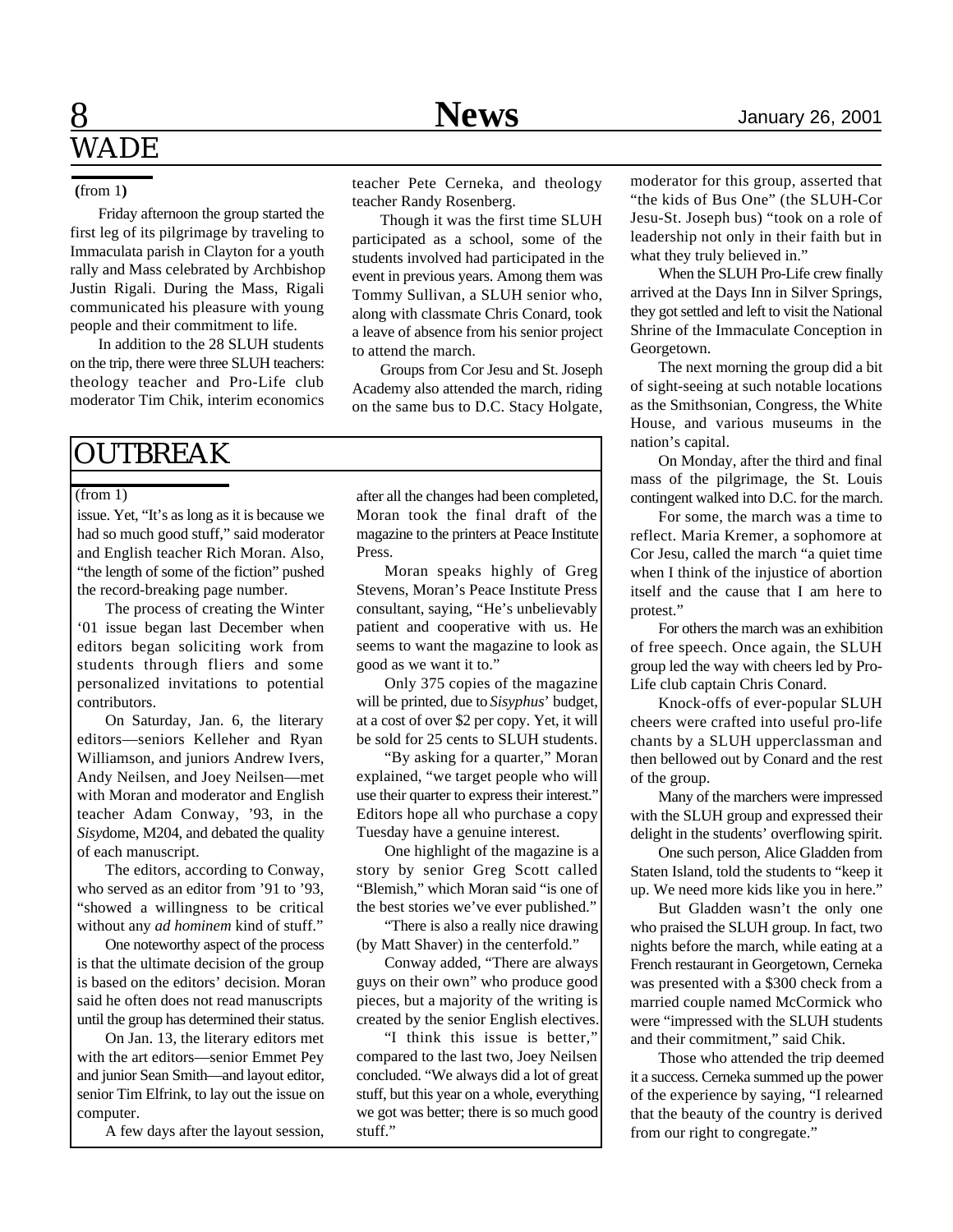# SLUH's neighborhood, our neighborhood

#### **Andy Neilsen Core Staff**

Looking at the desolate houses along Kingshighway, many parents would blanch at the thought of their children spending so much time in the surrounding area. What many don't realize is that despite the impoverished urban atmosphere of the Kings-Oak and Forest Park Southeast neighborhoods, forces in the city—including SLUH, residents of the neighborhood, and public organizations—are beginning to revitalize such a busy area.

Among students, many have the attitude that the city is something to be feared, avoided, and overlooked. We are a part of this neighborhood by going to school in it, and it is our responsibility to give something back. There can be no more

hiding behind our iron gates. Too many students echo the "men for others" mantra and consider their job done. This attitude must change. We must do more.

So where can we go from here? Many have taken change into their own hands. Two developing areas are in our midst, areas that every student passes on the way home or can even see from the school. These two areas, one at Kingshighway and Berthold and the other at Kingshighway and Manchester, are being improved, with special thanks to SLUH staff members and **Kingshighway and Berthold.** neighborhood residents. English teacher Rich Moran, Vice President of Administration Brian Sweeney, SLUH and Science Center board member Ted Hellman, Joe Patke, and '67 graduate Mike Goeke—in their defense of the neighborhood—have spoken out against destructive businesses to keep the area alive.

At the intersection of Berthold and The long-desolate Kingshighway, just one block east of the **and Manchester.**

SLUH student parking lot, a small property has been contested for many years. Two years ago, the Yellow Key Payday Loan Company attempted to buy the property. Initially, the new company seemed like a good idea for a property that has remained vacant since a Kentucky Fried Chicken moved out of the building more than ten years ago. However, when members of the community began to analyze a business of this sort more carefully, they found that such a place would be detrimental to the community.

At its base, a pay-day loan facility encourages clients who ascribe to the idea that money is readily available to them at any time. In this way, it encourages residents in an area already plagued by poverty to be less careful with the money that they have, since a quick pay-day loan would seem to solve their problems. For all of these reasons, the community members and



**The newly-opened St. Louis Imports at**



**The long-desolate island at Kingshighway**

Once a Phillips 66 gas station, the island is now little more than a pit stop for Bi-State bus passengers and a graveyard for gas station remnants. In the 20 years since Phillips 66 was replaced by the Amoco across the street, numerous companies have offered their services to the area, only to be rejected by community boards or to rescind their offers.

A-B still owns the property, but is now negotiating with the St. Louis Science Center about their plans to develop it. SLUH board member Ted Hellman, who also sits on the Science Center's board, spoke of the Science Center's desire to acquire the property and perhaps develop a landscaped outdoor activities area. Hellman believes that the displays will provide beauty and hopefully some education to the neighborhood. Hellman de

Moran—who, as a neighborhood resident and a SLUH teacher has a double interest in what kind of business inhabits the property—wanted to stop the progress of this establishment. With the support of the neighborhood and some SLUH staff members, Moran and others convinced the Commissioners for Conditional Use Permits to stop Yellow Key's development of this property.

With this battle won, the neighborhood has still been receptive to new businesses that would draw a more stabilizing element to the area. Recently, the St. Louis Import Company, a business that can only be said to specialize in variety, opened for business on the site. With its sign advertising "Oriental Rugs and Cell Phones," this establishment has yet to achieve a niche in the community. St. Louis Import manager Jim Semxoon says that the

> company only draws "about 2% of its business from the area." Even so, Semxoon reports steady business, citing the busy intersection of Kingshighway and Manchester as advantageous to his business, which he says the is drawn from all over the St. Louis area.

> However, some residents are concerned that the Import Company doesn't provide any stability to the area. As Semxoon said, his business draws mostly from other areas, and neighborhood residents feel that a business that would attract more commerce from the area would keep revenue in the area, rather than distributing it to other parts of the city.

> Besides the Berthold property, there is a small triangle of land at the intersection of Manchester and Kingshighway. Near its eastern end, this urban "island" is divided by an alley, with the east side owned by the city. Years ago, Anheuser-Busch acquired the property, hoping to find a developer.